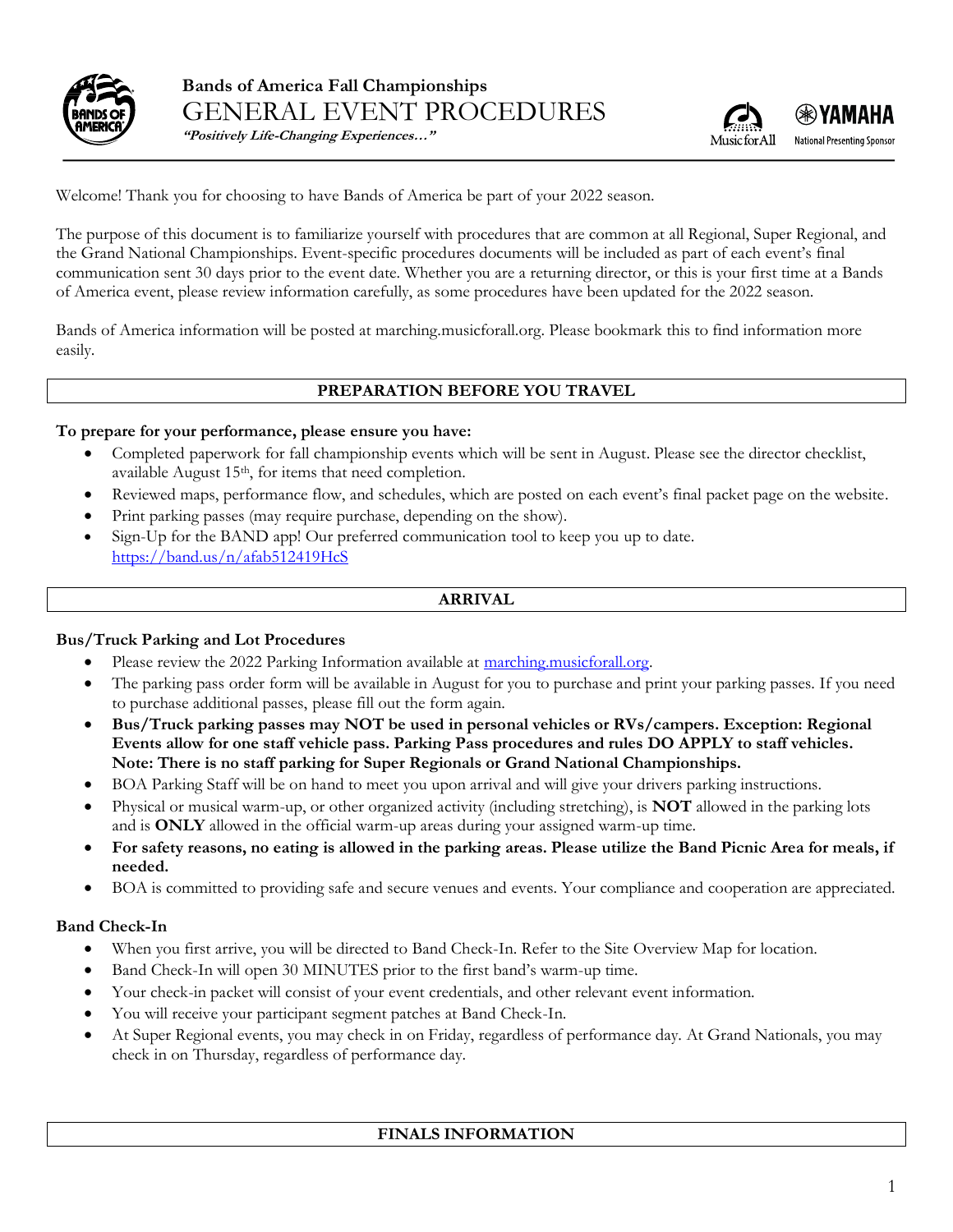# **12 Band Regional Finals**

• To highlight more outstanding performers, all 2022 Bands of America Regional Finals will include 12 finalist bands. As in past years, class champions that do not advance to finals will be invited to perform in exhibition, as well as participate in the Finals Awards Ceremony.

# **Pre-Draw for Finals Performance Order at Events**

- When you check in at a Regional Championship, you will draw a number. **Regional** numbers will range from **1 to 34** (or the total number of bands performing at the event).
- At Regional Championships, the Finals performance schedule will be derived by assigning the top 6 scoring bands from Prelims the last 6 performance times in numerical order according to the pre-draw. The next 6 will be assigned the first 6 performance times in numerical order according to the pre-draw.
- When you check in at a Super Regional Championship, you will draw a number. **Super Regional** numbers will range from **1 to 84** (or the total number of bands performing at the event).
- At Super Regional Championships, the Finals performance schedule will be derived by assigning the top 7 scoring bands from Prelims the last 7 performance times in numerical order according to the pre-draw. The next 7 will be assigned the first 7 performance times in numerical order according to the pre-draw.
- When you check in at the **Grand National Championships**, you will draw a number from **TWO** tumblers. The first draw will range from **1 to 110** (or the total number of bands performing at the event) and will be used for the Saturday Semi-Finals event. The second draw will be for the Saturday evening Finals event.
- The Grand National Championships Semi-Finals performance schedule will be derived by utilizing our traditional multi-step process. Please see the [BOA Adjudication Handbook](https://marching.musicforall.org/adjudication/) for a detailed outline.
- The Grand National Championships Finals performance schedule will be derived through a similar process to Super Regionals (top 6 scores/next 6 scores).
- We will document your pre-drawn number on our master board of pre-drawn performance times. The board will be located at Band Check-In and updated as bands check in for the event.
- Photo updates of the draw board will be posted in the BAND app throughout the day.

# **Finalist Director Meeting**

- A Finalist Directors meeting will occur immediately after the preliminary awards ceremony. The official Finals schedule will be distributed as well as finals field passes and information regarding the Finals Awards Ceremony. The location of this meeting will be given on site.
- At Grand Nationals, the Semi-Finalist & Finalist Directors meetings will still occur on Friday and Saturday evenings respectively, immediately following that sessions awards ceremony. The official schedules for each session will be distributed as well as field passes and information regarding the Finals Awards Ceremony.
- This is a time for directors to share any operational challenges from the day, and if feasible, allow for BOA to adjust to provide the best possible experience.
- The Finale on-field retreat organization will be explained, and a Finale Map will be distributed, for the end of night awards ceremony. We encourage you to include your drum majors, as possible, in the meeting.

## **WARM-UP AND PERFORMANCE FLOW**

## **General Band Warm-Up Procedures**

- It is your responsibility to report to your warm-up area at your scheduled time.
- While in warm up, BOA staff will monitor your time and direct you to the Band Entrance Gate for your report time as listed on the prelim schedule. **Your group will begin moving out the warm-up area with 2 minutes left in your time and must be clear by the end of your time.** Groups will be allowed to enter the area as the previous group is exiting, as directed by BOA staff.
- Your warm-up official will signal you/your staff designee at 15 minutes, five minutes, and two minutes before you must be clear of the warm-up area**.**
- Bands may **NOT** warm up or rehearse on site except during their assigned warm-up period and **ONLY** at the assigned location. **Failure to comply with warm-up regulations may result in a penalty.**
- If you arrive late for your warm-up time, you cannot stay past your 45-minute scheduled time. You will be dismissed from warm-up on time to arrive at the band entrance gate on time.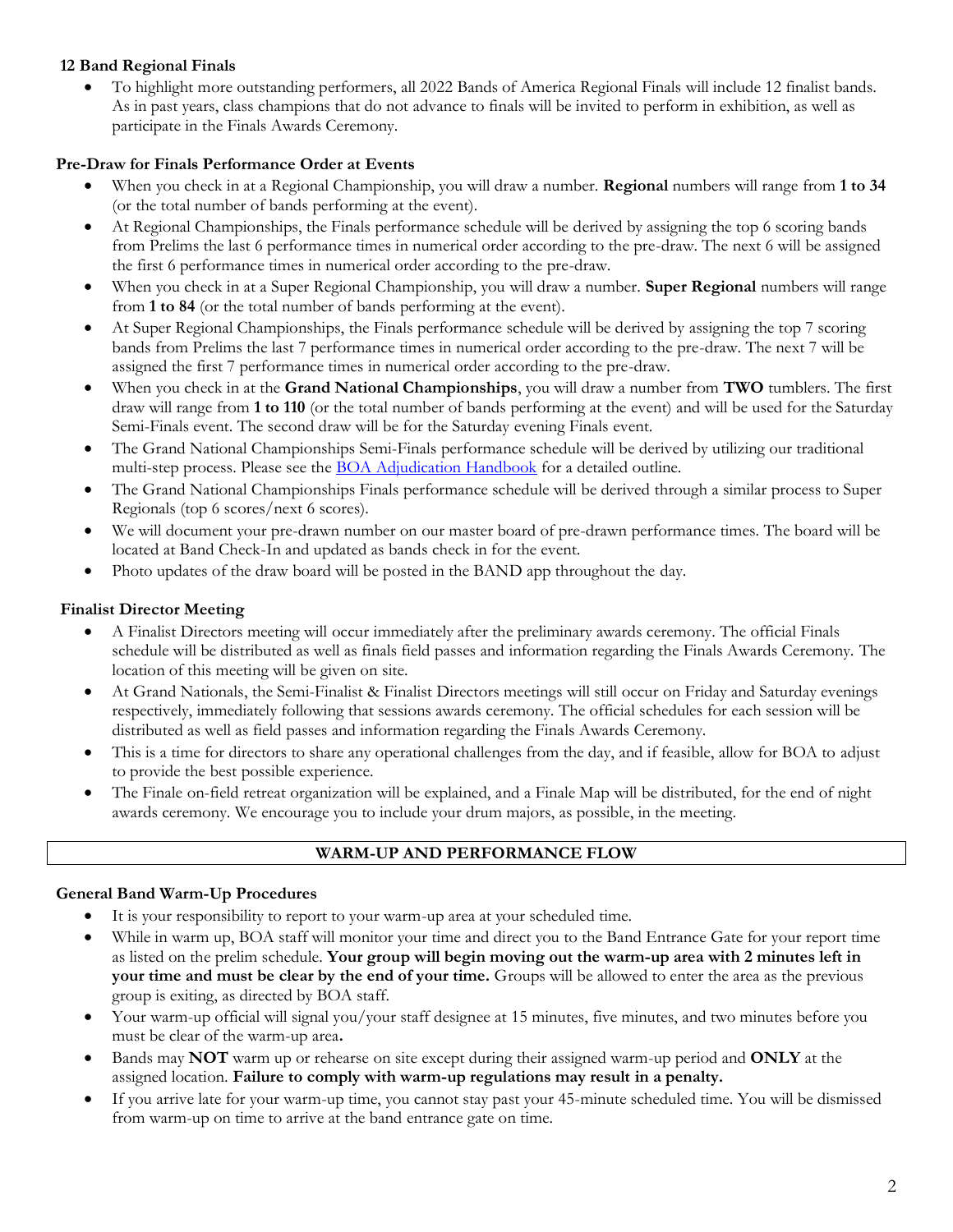## **General Pit Percussion Warm-Up Procedures**

- A separate Pit Warm-Up area will be available on site. Refer to the Site Overview Map for location.
- Pit percussion may also warm-up with the Band in the designated Band Warm-up Area, although this is usually not recommended due to the distance from the stadium.
- **Pits will move to the Entrance Gate at their designated time: 15 minutes prior to the band report time.**

### **During Your Warm-Up**

- There can be no sound bleed into the stadium.
- **Wireless microphones, transmitters, wireless networks, and audio and/or lighting control devices may interfere with performances in the stadium and, therefore, may not be used in warm-up areas.** Please avoid any wireless signals that may interfere with a performing band on the field.
- Wired instruments including guitars, keyboards etc. may be used in warm-up at reasonable volumes or while not amplified.
- Indoor warm-up areas will restrict the use of amplified time-keeping devices, long rangers, and megaphones as needed. Only non-amplified methods such as jam blocks and stick clicks will be allowed.
- More details, including a list of equipment that may be allowed/prohibited due to warm-up locations, will be communicated in each event's individual event procedures document.

### **Motorized Vehicles**

- At most venues, motorized vehicles are allowed into the stadium. **All vehicles must have a bib (diaper) type covering underneath the engine of the vehicle.**
- **At no time may a motorized vehicle be inside the playing area of the field in any venue. Vehicles can only be driven on the turf or track surrounding the field, in stadiums where the venue allows this.**
- There must be some type of covering under the battery of any amplified equipment. There cannot be any acid, fuel or oil drop on the turf.
- To prevent damage to the playing field, please unlock the wheels on your front ensemble carts when in transport. It is recommended that all large instruments and props utilize pneumatic or similar-style wheels of sufficient size and rating for weight.

### **Field Markings and Flow Dimensions**

- Gate dimensions for all field entry and exit gates and details on hash marks are available in the "Field Layout and Tunnel Dimensions" document.
- **Livestream microphones will be placed 1 foot outside the 15 foot line on the 35 and 50 yard lines – PLEASE ACCOUNT FOR THIS WHEN DETERMENING PODIUM AND SPEAKER PLACEMENT.**
- BOA's rules regarding the use of props at events are still in effect and can be found in the BOA Adjudication Handbook.

### **Performance Timing**

- Please see the BOA Adjudication Handbook for details on timing of your introduction announcement, setup timing, and exit timing.
- Bands of America field staff will be in place to help ensure the best experience for you and your students.

### **PERFORMER CARE AND RESOURCES**

### **Restrooms and Changing Facilities**

- At most events, a band changing area will be available in or near the stadium. Exact locations will be available in each event's individual event procedures document.
- If you need to use these facilities, please go IN A GROUP.
- At stadiums where no indoor facilities are available near the parking lots, a limited number of port-a-lets will be available near the bus and truck parking lot and warm-up area. In these cases, please plan to utilize busses or alternate locations for changing.

### **Feeding and Watering your Band**

• Eating is **NOT** allowed in the bus/truck parking areas.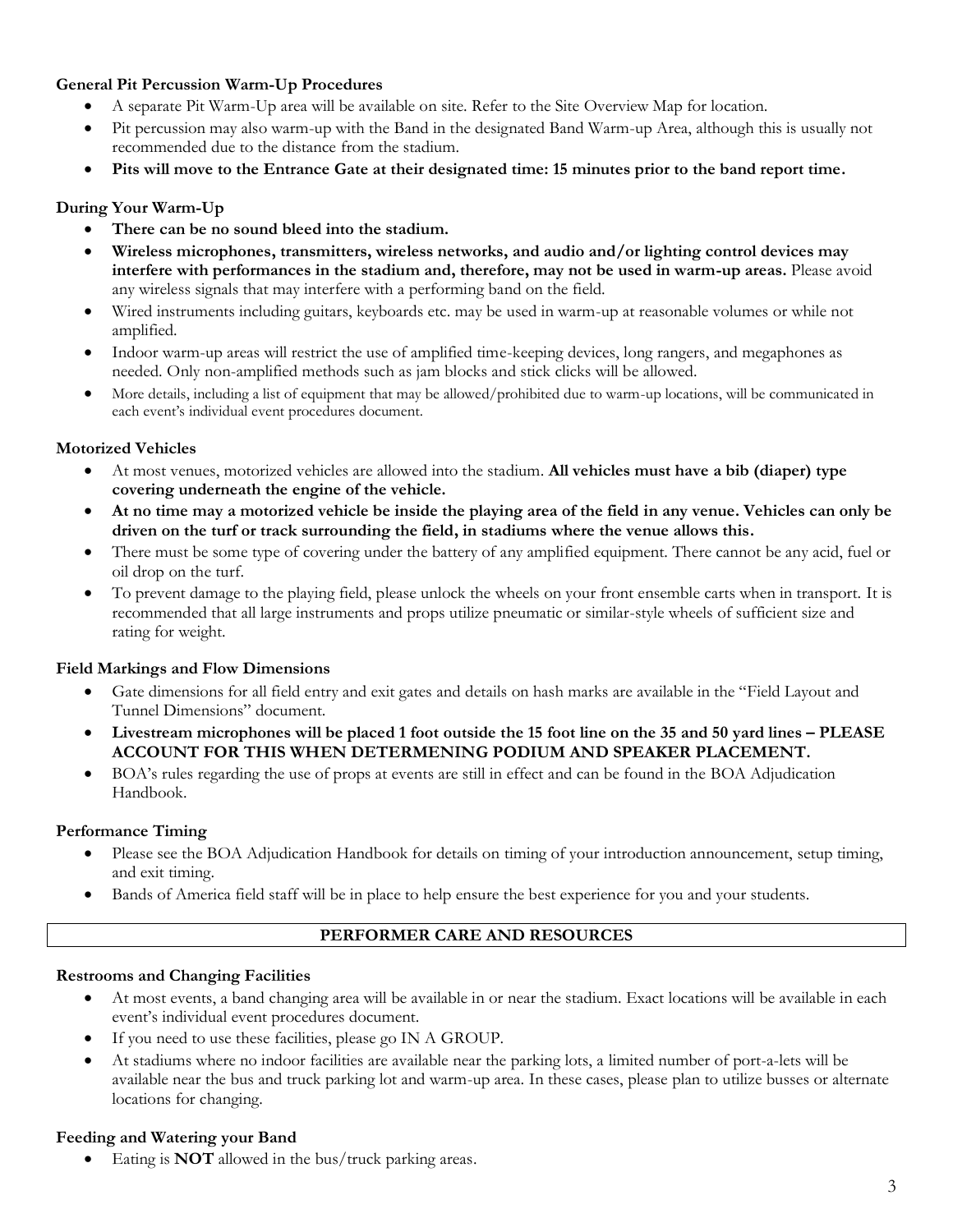- Outside food and beverage is **NOT** allowed to be brought into the stadium, either by students or spectators.
- **The stadium will be cleared, and concessions will be closed during the dinner break between prelims and finals.** Please review the Picnic Information document for more details about on-site picnic areas for use by bands.
- Bands of America will provide a post-performance water station. Water station locations will be indicated on each event's site overview map*.* **It is the responsibility of each band to ensure proper hydration of its members through out the duration of the event.**
- Bands of America has created a "Hydration Guide" (found at [marching.musicforall.org/directorinfo\)](https://marching.musicforall.org/directorinfo/) that can be used as a resource while creating a successful hydration plan to keep your group healthy and ready to perform.
- Please remind your students to utilize refillable water containers when possible, and to appropriately dispose of trash.

## **Instrument Repair**

• BOA attempts to secure a local music store to serve as the official music store for the event and provide on-site instrument repair service for minor repairs. More details will be available in each event's individual event procedures document. In cases where a repair technician is unavailable, a small instrument repair kit and limited number of loaner instruments will be available.

### **TICKETS, CREDENTIALS, PASSES**

### **Student Entry/Re-Entry**

- Each group will be provided wrist bands, valid for all sessions, at band check-in for student entry into the stadium. .
- Adults traveling with the group will require credentials valid for that session, or a purchased ticket for entry into the stadium.

### **Credentials**

- All bands are guaranteed 31 credentials as part of their enrollment fee six director name badges and 25 field passes. Prelims Field passes are valid for prelims only. Name badges are valid for both prelims and finals; names are determined by those you enter on the Director Name Badge and Additional Credentials Form, available in August.
- A band may purchase up to 10 additional credentials. All additional credentials must be purchased by the Monday before the event by credit card only. The combination of additional name badges and field passes may not exceed 10. Of those ten, a maximum of 4 may be name badges. Additional credentials will not be available for purchase on-site.
- Name badges and field passes are valid for flow areas and field access during your band's performance ONLY. Name badges and field passes allow entrance into the stadium concourse and spectator general admission seating areas. Name badges and field passes must be visible at all times.
- Field passes are not tradable and may not be shared with other participating bands. The use of field passes will be monitored, and penalties assessed for abuse of the rules.
- Field Passes for Finalist Bands will be handed out at the Finalist Director Meeting.
- Bus and truck driver wristbands will be distributed at Band Check-In. One wristband will be provided for every vehicle listed on your parking pass request form. Driver wristbands are valid for prelims and finals, for general admission spectator entry only. Driver wristbands are not valid for field access, or reserved seating.
- Bands of America does not provide bus driver or staff hospitality areas.
- BOA will provide an on-site medical crew all day.
- **NEW FOR 2022:** A maximum of 2 Band Medical Staff passes can be requested at Band Check-in on the day of the event. These passes will provide pre-performance flow, and field access during the band's performance only. **Adults with these passes must limit their role to medical responsibilities and may NOT assist with any equipment that is part of the performance (I.e. moving, setting up, etc.). A separate ticket purchase is required for admission into the stadium.**

### **Media Personnel and Band Photography Policies**

- Media Passes are intended for official local and national media outlets and **must be requested in advance**. Media representatives will be required to show valid media credentials from their employer to be considered for eligibility. Visit [marching.musicforall.org/news-media](http://marching.musicforall.org/news-media) for the full Media Policy and to apply for a Media Pass.
- A student representative of a school's newspaper or yearbook may receive a media pass with valid school media credentials.
- Still photography of any kind MAY be taken from the spectator seating areas. **Video and audio recording is NOT allowed.**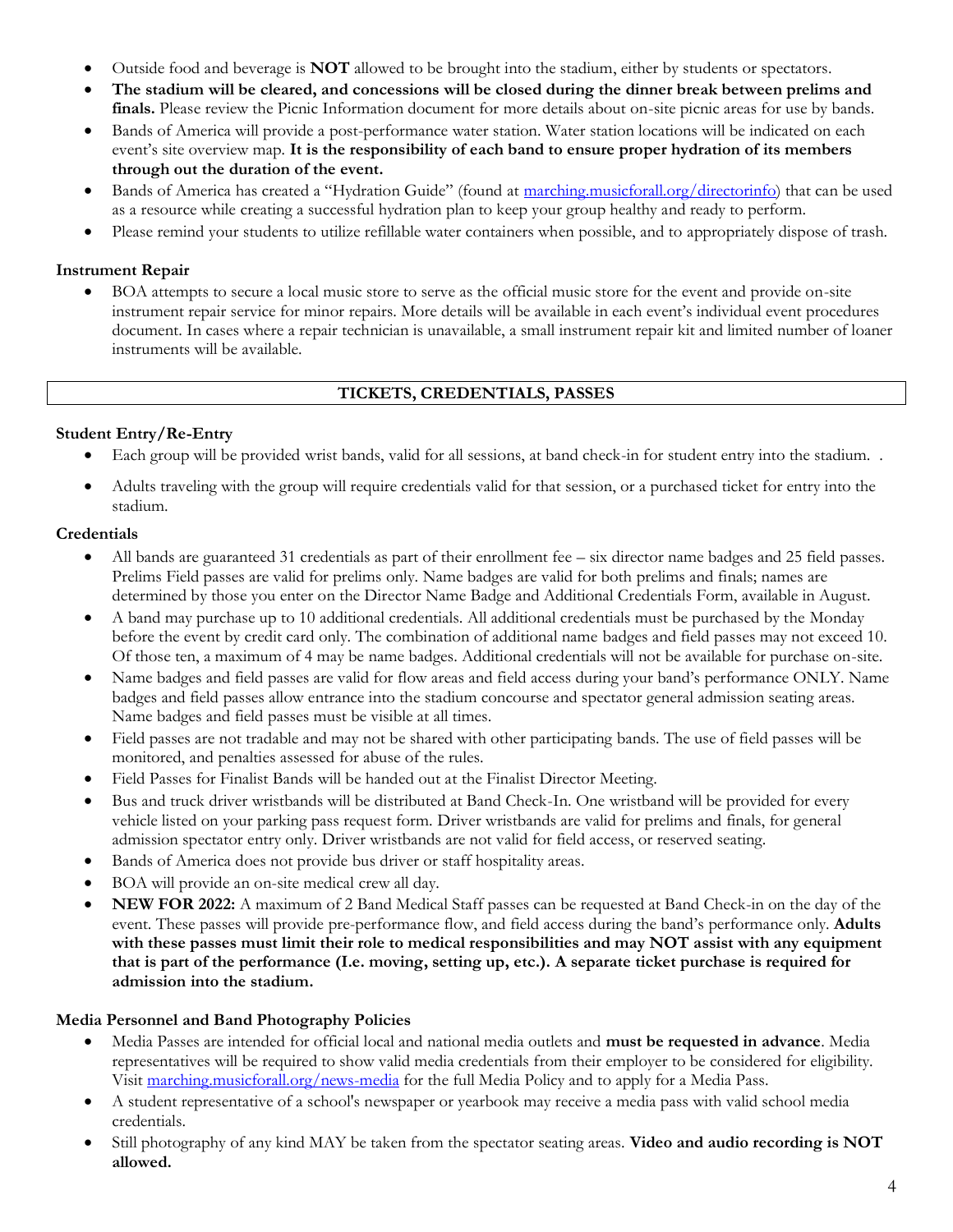- "Official Band Photographers" are required to use one of the band's issued field passes to be allowed in preperformance credentialed areas. They must still go into the spectator stands to shoot pictures during performances and may not photograph from the field level.
- Official Band Photographer photos are **NOT** to be sold, distributed, duplicated, or placed on the web in any downloadable fashion. Their use must be for archival or media purposes only. This restriction applies to all who enter the stadium, including any band parent/adult with a field pass.
- **Only Jolesch Enterprises, Music for All staff, and official, credentialed, and approved media will be allowed to shoot from field level.**
- No video or audio recording devices (either by "band videographers" or otherwise), are allowed into the stadium without the express written consent of, or proper video credential issued by Music for All.

### **EVALUATION INFORMATION**

### **Adjudication Panel**

- The adjudication panel will be published in each event's individual event procedures document. Specific caption assignments will be distributed on-site at band check-in. Your post-event judging questions and concerns should be directed to BOA Chief Judge Richard Saucedo, who can be reached at [richardsaucedo1@me.com.](mailto:rsaucedo1@me.com)
- Music for All uses the digital adjudication system, CompetitionSuite.
- In early September, you will receive an email from CompetitionSuite to create or update your profile. You can add members of your staff, cell phone numbers for text alerts and other information to assist in receiving judge commentary from your performance.
- Please see the Bands of America Official Procedures & Adjudication Handbook (found at [marching.musicforall.org/adjudication\)](https://marching.musicforall.org/adjudication/) for more specific information about BOA adjudication, procedures, and the philosophy of competition.

### **Audio Commentary On-Site Process:**

- Shortly after your performance, your primary director will receive a text letting you know that your commentary files are beginning to upload for your review. You can then open the CompetitionSuite phone/tablet application or visit the CompetitionSuite website to receive your commentary.
- **All scores and adjudication sheets (both prelims and finals) will be held until the end of the finals awards ceremony. All scores will be available online via CompetitionSuite. No scores or recaps will be released prior to the conclusion of the finals awards ceremony.**
- A reminder email will be sent by the Tuesday after each event if you misplace the link to access your sheets and recaps.

### **PHOTOGRAPHY, MERCHANDISE, EVENT LIVESTREAMS**

## **Photography**

- **Jolesch Enterprises** will be on-site taking action photos on the field level. At select events they will also offer group and section photos. Ordering information is available online at www.bandgroupphotography.com
- **Use of cameras of any kind is NOT ALLOWED on the field (stadium floor) for any BOA event. Please communicate this to your parent/booster group.**
- **Still cameras (digital or film, professional or otherwise) are allowed into the stadium and may be used from stadium seating.**
- Tripods and similar equipment that may obstruct the view of others in seating areas are not allowed.
- The issuance of a "Field Pass" or other non-Media BOA Credential does not include the right to use a camera on the field. All pass holders must go into stadium spectator seating to use their camera.

## **Event Merchandise**

- PepWear is the official Bands of America Merchandise provider and will be on-site at each BOA Fall Championship.
- Online shopping is also available at shop.musicforall.org
- Championship Patches will be available for pre-order at the online store or at [marching.musicforall.org/downloads](http://marching.musicforall.org/downloads) to allow for easy pickup at the event.

### **Live Streaming**